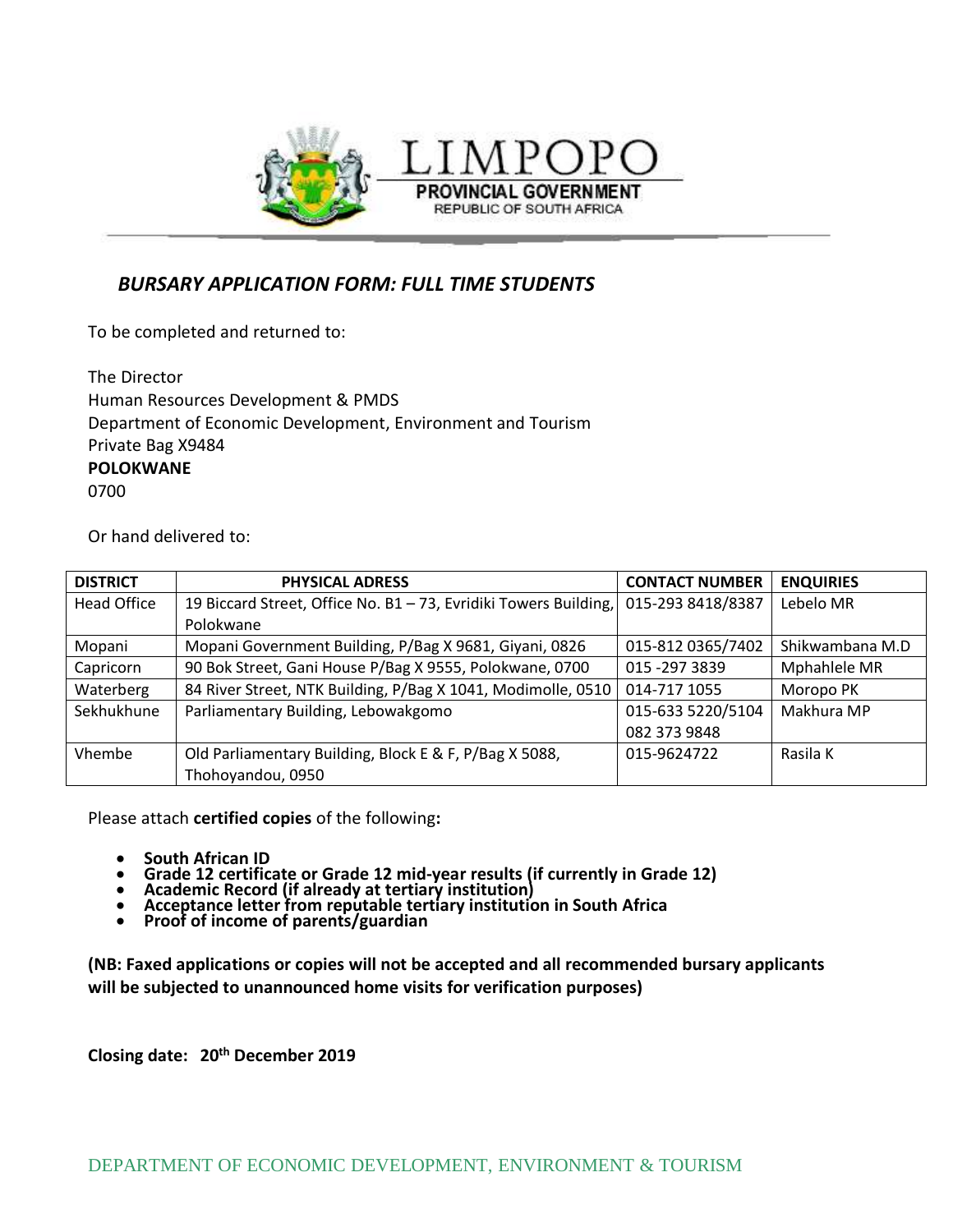**INTENDED FIELD OF STUDY:**

| <b>PERSONAL DETAILS</b>              |  |  |  |  |
|--------------------------------------|--|--|--|--|
|                                      |  |  |  |  |
|                                      |  |  |  |  |
|                                      |  |  |  |  |
|                                      |  |  |  |  |
|                                      |  |  |  |  |
|                                      |  |  |  |  |
|                                      |  |  |  |  |
|                                      |  |  |  |  |
|                                      |  |  |  |  |
|                                      |  |  |  |  |
|                                      |  |  |  |  |
|                                      |  |  |  |  |
|                                      |  |  |  |  |
|                                      |  |  |  |  |
| <b>SCHOOL OR TERTIARY BACKGROUND</b> |  |  |  |  |
|                                      |  |  |  |  |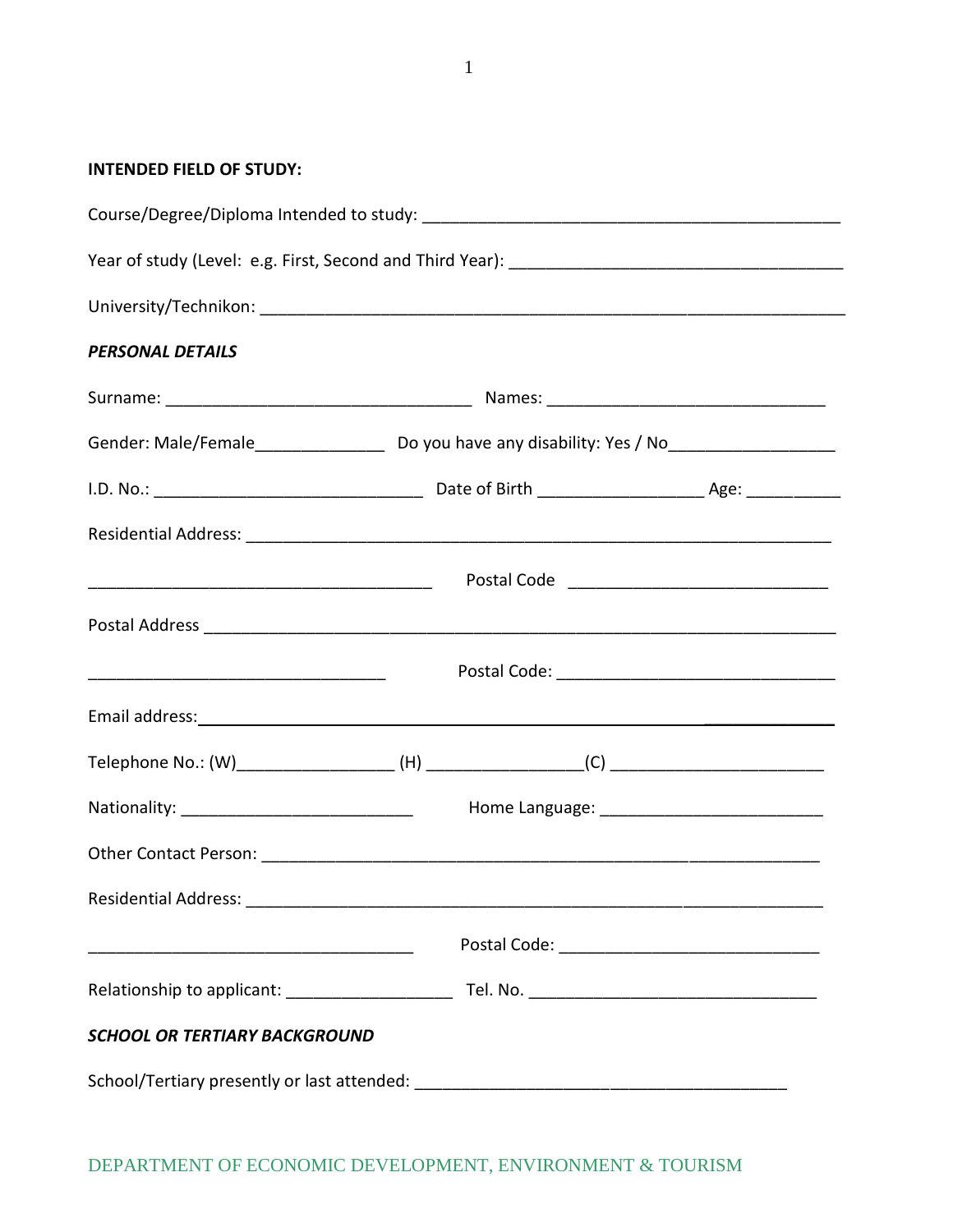| Highest Level Obtained: | Year obtained: |  |
|-------------------------|----------------|--|
|                         |                |  |
|                         |                |  |

## **Subjects or Courses Passed:**

| <b>Subjects/Courses</b> | Grades (e.g. H/G or S/G)/Year of study |  |  |
|-------------------------|----------------------------------------|--|--|
|                         |                                        |  |  |
| 1.                      |                                        |  |  |
| 2.                      |                                        |  |  |
|                         |                                        |  |  |
| 3.                      |                                        |  |  |
| 4.                      |                                        |  |  |
| 5.                      |                                        |  |  |
| 6.                      |                                        |  |  |

## *FINANCIAL IMPLICATIONS*

Approximately how much can your family contribute towards the costs? \_\_\_\_\_\_\_\_\_\_\_\_\_\_\_\_\_

How much is your parent's or guardian's monthly income: Tick the appropriate box

|  |  | │R500 - R1 000 │R1 000 − R3 000 │R3 000 − R5000 │R5 000 − R7 000 │R7 000 − R10 000 │R10000 + │ |  |
|--|--|------------------------------------------------------------------------------------------------|--|